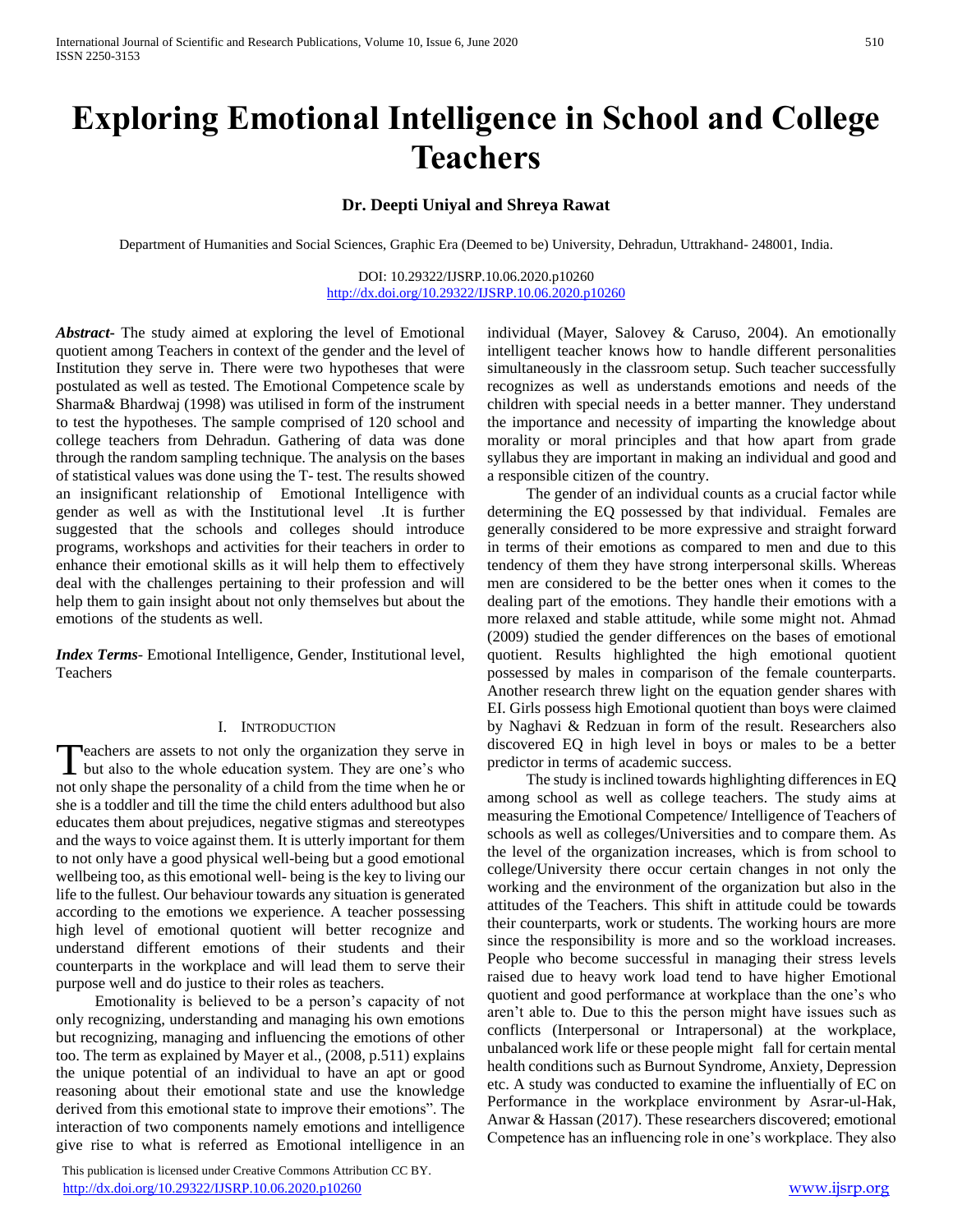discovered that job achievement and managing conflict at workplace is also affected by Emotional quotient of an individual.

## II. FOLLOWING ARE SOME DOMAINS FOUND BY GOLEMAN:

 $\Box$ Awareness of self: This domain focuses on the awareness of the emotions or the emotional state that an individual is expected to have from his /her own self in order to achieve high Emotional Quotient.

Managing Emotions: This domain focuses on the management of not only our own emotional state but also the emotions of the other individual.

Motivating self: Internally Motivating own self to attain a desired goal. As internal motivation leads an individual to generate a particular behaviour required to attain a desired goal.

Recognition of emotions of others: The domain pays attention towards the importance of recognizing the emotions of other person in order to maintain positive interpersonal relationships with others.

Relationship Management: Managing relationships, building trustworthy relationships with the counterparts. According to a study by Shehzad (2013) on Differences in gender in context of EI in University educators, female educators are on a higher end of interpersonal skills

#### III. REVIEW OF LITERATURE:

 Edannur 2010 researched on EI in educators context. The outcome highlighted that the gender as well as locality of the teachers have nearby zero influence on EI. Further it was seen that both the genders possess average Emotional Intelligence.

 The study aimed at comparing the EI of teaching trainees in context of the gender. The researchers Thakur & Chawla (2016) discovered negligible difference in EI of Teacher Trainees which can be concluded as gender of the Teachers has negligible effect on the degree of their Emotional Competence.

 The study was conducted on the Teachers of secondary as well as senior secondary level aiming to assess their Emotional quotient in context of Gender, Qualification as well as Experience. It was conducted by Mishra & Hussain (2012) in a district of Assam. The results indicated that 50% of Teachers obtained a high score on the Emotional quotient scale whereas remaining count of teachers scored low on the Emotional Intelligence. The researchers further discovered that gender; Qualification and the Experience of the educators have negligible difference in context of EQ.

 This research was inclined at assessing the equation EI shares with Teachers Performance at senior secondary level. Results obtained clearly show that the teachers performance had a relationship with the level of EI in a positive manner. Naqvi, Iqbal & Akhtar (2016).

 The objective was inclined towards assessing the influentially EI has over the quality of life of school Teachers. Results showed difference in life quality in both the groups. The researchers Anjum & Swathi (2017) also found that these variables were influenced by each other in a positive manner.

 Outcomes of research as conducted by Olson and colleagues (2019) on gender influence on management of Emotionality in

 This publication is licensed under Creative Commons Attribution CC BY. <http://dx.doi.org/10.29322/IJSRP.10.06.2020.p10260> [www.ijsrp.org](http://ijsrp.org/)

context of gender in educators at secondary level revealed that female teachers tend to experience more unpleasant emotions, feel more exhausted emotionally and indulge in the usage of acting strategies whereas the male Teachers tend to experience emotions like depersonalisation but are also able to succeed in handling disruptions at the same time , they prefer distancing over acting strategies and rather use skills pertaining to surface acting.

 Another study focused on influentially on gender in context of EI as well as development in the work environment was conducted by Hayat, Bibi & Ambreen (2016). Main inclination of the research was towards differentiating EI as well as personal development pertaining to the workplace in reference to the gender. The findings of the research gave the clarity of the slightly more intelligent gender considering its scores over the other one and that was the female.

 Garg & Chopra (2016) directed their research towards the comparison of the variable EQ in terms of different genders of educators. The researchers discovered nearby zero relation in both the types of genders in reference with EI whereas educators serving in private as well as in government sectors highlighted due to the differentiation with reference to EI.

 This research was directed towards paying attention to the Emotionality with reference to social interaction in context of Preservice educators. The sample size that was taken was 230 and the sample included the students majoring in secondary school education. A gender wise clear distinction was observed by Bedel (2014).

 This research was carried out emphasizing on the Gender wise differences in emotional positive – social functioning. The observed outcomes clearly highlighted that the gender that was on a higher end in terms of the variable was female. Romer et al., (2011).

 The researchers Kant & Azad (2014) conducted a study investigating the two variables which were Personality as well as EI of the educators. The sample size comprised of 200 Teachers from different schools in India. The results indicated that there was negligible distinction between the two variables in context of gender type assigned to the educators. The researchers also discovered EI was influenced by few personality traits in a positive manner.

 The results of the study focusing on EI, stress levels pertaing or caused due to occupation as well as gender with respect to school educators clearly showed the distinction between the two variables in a positive manner. Jude (2011) also discovered the negligible difference between the variables EI as well as stress caused due to occupation in context of the gender.

 Another study was conducted to examine EQ of the educators. The other variable that was studied was the efficacy which was again studied in context of educators. Results obtained emphasized on the equation both the variables share in a positive manner with regard to the educators. The researchers Penrose, Perry & Ball (2007) also discovered the two variables were related to each other without them having any type of influence on gender.

 Kaur (2014) discovered that the Teaching competencies of the educators serving to the secondary level as well as EI influenced each other in a positive manner. Her study focused on the above two variables. The other outcome highlighted the negligible difference between the two variables in context of government schools as well as private schools respectively.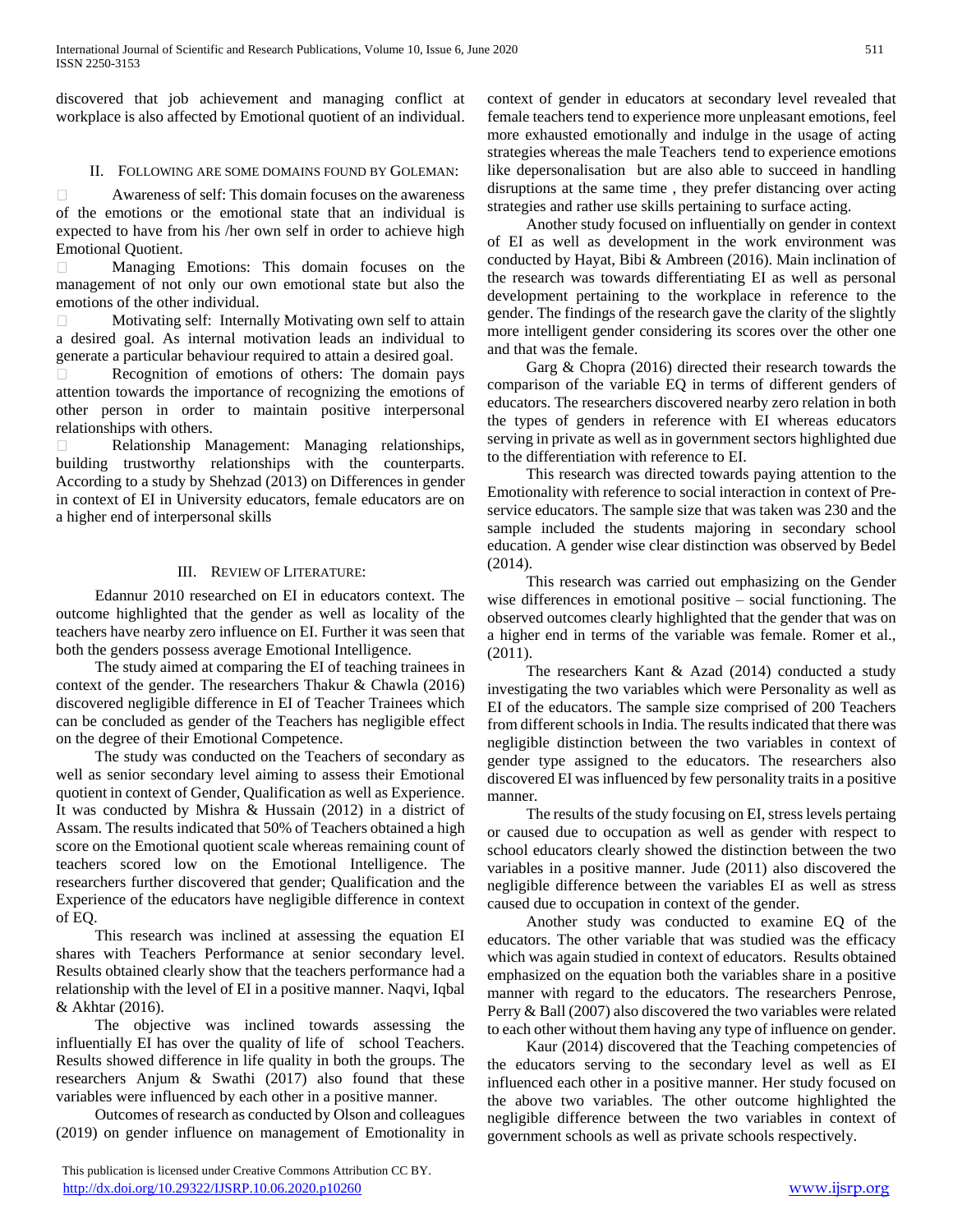The study aimed at investigating Gender influence on Emotionality in teachers from secondary school. The researchers Thapliyal, Aanchal & Bisht (2015) discovered EQ to be an influencing factor in terms of the gender type. They discovered Females were on better end in terms of the variable than the male Teachers.

 Another research emphasized on the variable EQin context of educators at senior level. The results indicated that these participants were on a lower end in terms of the variable. Teachers hailing from under and highly developed areas were found high on Emotional Intelligence as well as Job satisfaction. The researchers further found a negligible difference in the two variables in context of the educators from Urban areas. Raj & Uniyal (2016).

 The study focused on the differentiation in EI with reference to the Gender type of the educators and was conducted by researchers Shehzad & Mahmood (2013). Outcomes of the study revealed females to be on the higher and better end of the on interpersonal skills. The researchers further found both the types of gender to be on the same and better end in context of the variable been explored.

 The results emphasized on the two variables that were EI as well as Satisfaction at Job of University Teachers and highlighted that the Professors are found to be more Emotionally Intelligent and satisfied with their jobs as compared to the Associate Proffers working in the same University. The Associate Professors scored low in the Emotional Intelligence Scale and were found to be less Emotionally Intelligent as compared to the Professors. The Lecturers and Assistant Professors on the other hand were found to be equal on two of the variables paid emphasis on. Akhtar & Khan (2019).

 Alghamdi, Aslam & Khan (2017) examined the variable EI to be predicted by few of the traits of the Personality with reference to the educators serving at a high institutional level. Outcomes from the research gave the clarity about the two variables and their positive influential effect. These factors included agreeableness, openness and extraversion.

 Another study aimed at exploring the variables EI, satisfaction received due to job environment as well as commitment framed by the educators. Anari (2012) threw light on how three of the variables influenced one another in a positive manner. Furthermore, he observed that the gender type that was on a better end in context of EI was female.

 Soanes & Sungoh (2019) discovered a positive equation variable like EI as well as effectiveness of the educators has. Objective was inclined at exploring the influence that Emotional quotient has on Teacher's effectiveness. The sample size included 352 Teachers from Meghalaya. The researchers discovered that the variable EI had an influence on both the types of gender in a positive way though female gender type was on a slight brighter end.A negligible distinction was observed in the effectiveness in context of factors like gender, age etc.

 The research was directed towards investigating the variable EI as well as effectiveness in context of Preservice educators. Sample size comprised of 99 respondents from the Pennsylvania State University. Outcomes observed claimed the influentiality of the variable EI over the other variable that was effectiveness but only to some extent based on which researcher Ogreni (2008) suggested teacher education programmes.

 This particular research was again directed towards exploring the equation between the two variables that were Emotionality as well as satisfaction attained due to job. Sample size included 100 teachers from the Iranian Language Institute. An outcome of the research clearly highlights the influential equation between the two variables with reference to educators. Male counterparts were observed to be on a slight better end in terms of the variable EI. Tabatabaei & Farazmehr (2015).

# **Research Hypothesis:**

H0: There is no significant difference between Emotional Intelligence of School and College Teachers.

H1: There is a significant difference between Emotional Intelligence of School and College Teachers

H0: There is no significant difference between Emotional Intelligence of Male and Female School Teachers.

H2: There is a significant difference between Emotional  $\Box$ Intelligence of Male and Female School Teachers.

## **Sample:**

 The sample consisted of the School Teachers and College Teachers of Dehradun District. A random sampling Technique of data collection was incorporated for the same. A sample size of 120 Teachers (60 School and 60 College Teachers) were included for the study.

## **Tool Used**:

 Considering the nature of the problem statement, the Emotional Competence scale by two Indian authors; Sharma & Bhardwaj (1998) was employed in order to attain the objective. The scale consists of 30 items and is a self-report questionnaire. The scale includes different real-life situations that supposed to be answered between 1 to 5. The lowest score is 1 whereas the highest is 5.

## **Research Design:**

 This research is directed towards investigating the variable EI in context of educators serving in higher institutional and then comparing the variable EI in context of gender. Therefore, the study employs a comparative nature and uses a normative method.

## **Procedure:**

 To conduct the study permission from concerned authorities of Schools and Colleges of Dehradun was sought. Before allowing the respondents (Teachers) to fill the questionnaires consent was taken from them. Each respondent was given individual assistance while filling the questionnaires. The scoring of the scale was done as per the manual of the scale. After completion of the scoring part the scores were further compared using the T- test for data analysis.

## IV. RESULT AND DISCUSSION:

 The Following tables depict the analysis as well as the interpretation for the collected data:

 Hypothesis 1: There will be no significant difference between EI of School as well as College Teachers.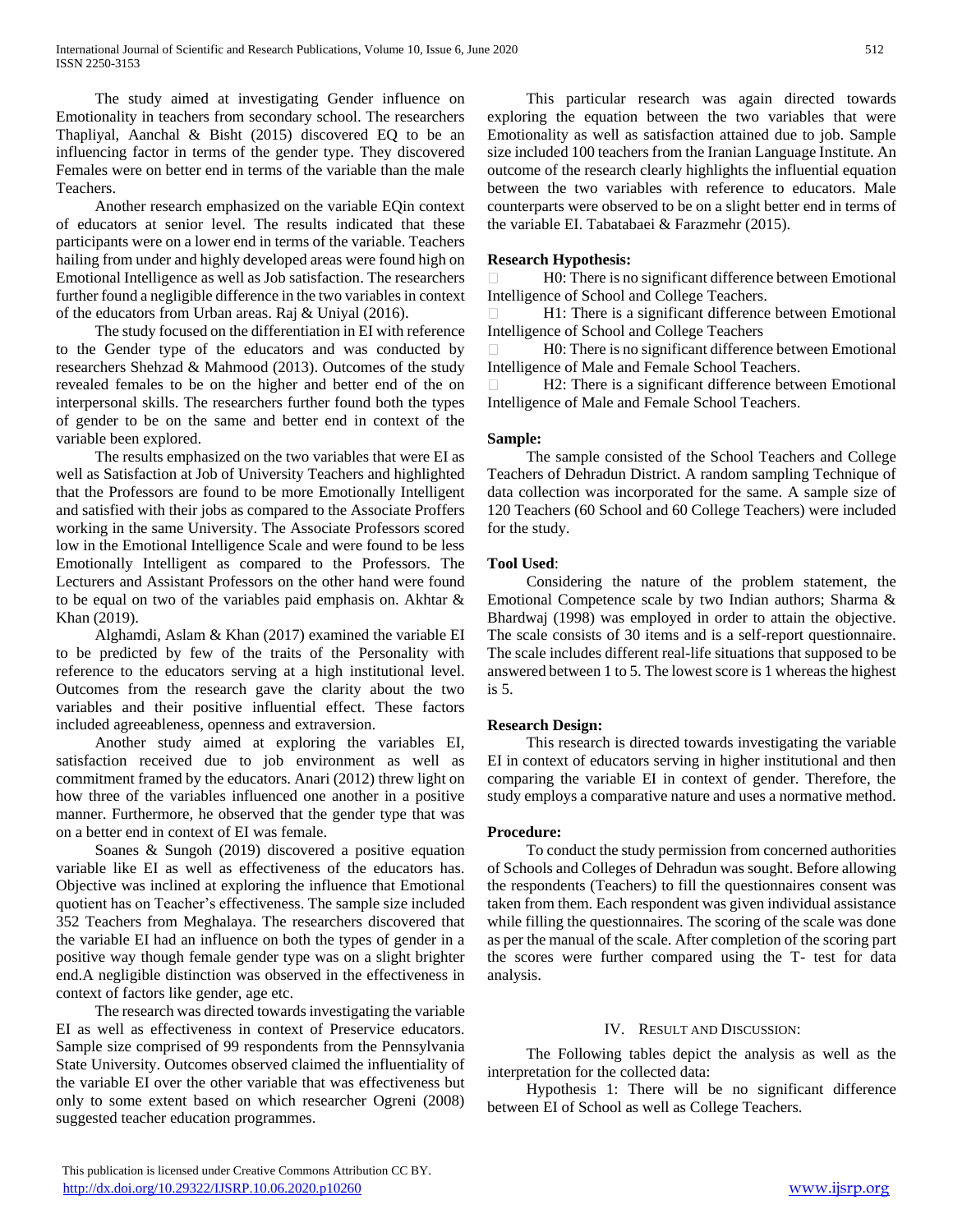|        |                                      | Levene's<br>Equality | Test for |                                                  | t-test for Equality of Means |                                                   |                        |               |                             |                      |
|--------|--------------------------------------|----------------------|----------|--------------------------------------------------|------------------------------|---------------------------------------------------|------------------------|---------------|-----------------------------|----------------------|
|        |                                      | $\mathbf F$          | Sig      | T                                                | df                           | sig(2)<br>$\overline{\phantom{m}}$<br>taile<br>d) | Mean<br>differen<br>ce | Std.<br>Error | 95%<br>interval of the test | confidence           |
| Ε<br>I | Equal variances assumed              | .00<br>6             | .93<br>9 | $\overline{\phantom{a}}$<br>1.04<br>$\mathbf{0}$ | 118                          | .300                                              | $-3.60000$             | 3.4610<br>3   | Lower<br>10.4537<br>8       | Upper<br>3.2537<br>8 |
|        | Variances<br>Equal<br>not<br>assumed |                      |          | $\overline{\phantom{a}}$<br>1.04<br>$\mathbf{0}$ | 117.65<br>9                  | .300                                              | $-3.60000$             | 3.4610<br>3   | 10.4539<br>8                | 3.2539<br>8          |

**Table 1: Independent Samples Test**

 The table above represents the information of 120 School as well as College Teachers in terms of their Differences in Mean scores, Differences in Standard Error, Degree of freedom, t value, F value at the interval difference of .02 and .05 in both the cases that is when the equal variances are assumed and when the equal variances are not assumed .Distinction in the scores obtained in form of Mean School as well as College Teachers as represented in the table and was found to be -3.60000 for both the cases, with the Standard error difference to be 3.46103 again for both the cases (schools as well as college).The F value was taken as .006 for the case where equal variances were assumed .The t value was found to be -1.040 in both the cases with the value of degree of freedom to be 118 in the case when Equal variances are assumed and 117.659 when not assumed. Acquired value for the differences in

Interval for the case for which Equal variances are assumed was found to be -10.45378 at .02 level of significance whereas the upper value for both the cases was found to be 3.25378 respectively. As score which was -1.040 was found to be less than the value of F which was .006 so the hypothesis1 will be rejected. The underlying reasons for this could be the differences in the levels of organisations (i.e. School and Colleges), differences in the vision, mission and objectives of the organisation as the attitude and behaviour of the Teacher will be impacted by the level of organisation, he/she serves in.

 Hypothesis 2: There will be no significant difference between EI of male and female school teachers

|       | <b>Table: Independent Samples Test</b> |                                  |               |                              |           |                    |                        |               |                                              |           |
|-------|----------------------------------------|----------------------------------|---------------|------------------------------|-----------|--------------------|------------------------|---------------|----------------------------------------------|-----------|
|       |                                        | for Equality                     | Levene's Test | t-test for Equality of Means |           |                    |                        |               |                                              |           |
|       |                                        | $\boldsymbol{\mathrm{F}}$<br>Sig |               | T                            | df        | $sig(2-$<br>tailed | Mean<br>differenc<br>e | Std.<br>Error | 95%<br>confidence<br>interval of the<br>test |           |
|       |                                        |                                  |               |                              |           |                    |                        |               | Lowe<br>r                                    | Uppe<br>r |
| $E$ I | Equal variances assumed                | .181                             | .671          | $-.441$                      | 118       | .660               | $-1.53333$             | 3.47<br>3     | 8.417                                        | 5.312     |
|       | Variances<br>Equal<br>not<br>assumed   |                                  |               | $-.441$                      | 117.<br>9 | .660               | $-1.53333$             | 3.47<br>3     | 8.412                                        | 5.318     |

 The above table represents the information of 60 educators with respect to their Differences in scores obtained in form of mean, Differences in Standard Error, Degree of freedom, t value,

F value at the Interval Difference of .02 and .05 respectively in both the cases that is when the Equal variances are assumed and when the Equal variances are not assumed. Distinction in the form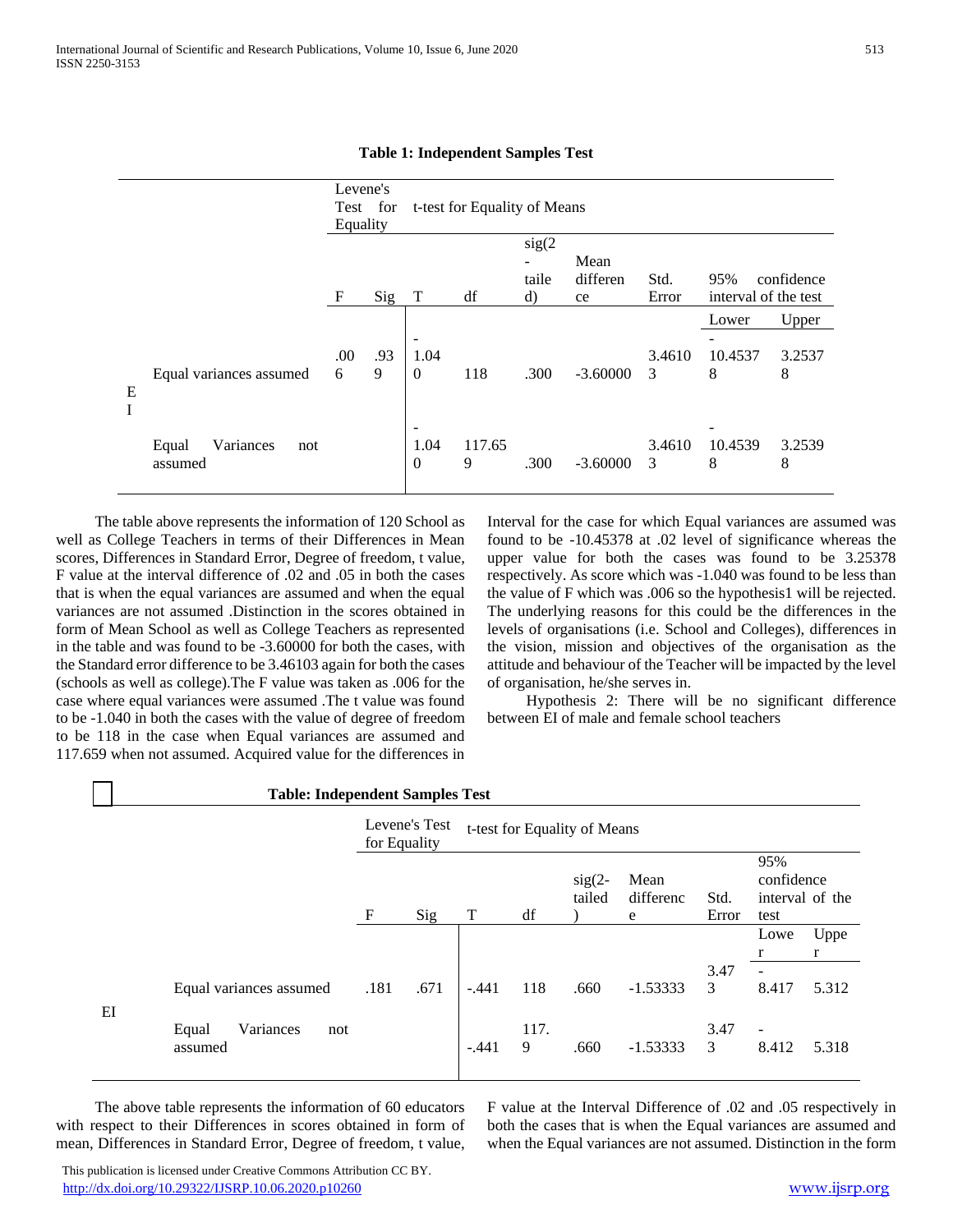of Mean values for the respondents was found to be -1.53333 for both the conditions/ cases, with the Standard Error Difference to be 3.473 again for both the cases (When the Equal variances are assumed and when they are not assumed).. The t value was found to be -.441 in both the cases with the value of degree of freedom to be 118 in the case when Equal variances are assumed and 117.9 for the second case. Lower scores for the differences in Interval for the case for which Equal variances are assumed was found to be -8.417 whereas the upper value for this case was found to be 5.312. The lower value for the differences in Interval for the case in which equal variances were not assumed was found to be -8.412 whereas the upper value for this case was found to be 5.318 respectively.

 The results from this hypothesis seem to be supportive of a research on Emotional Quotient of Teacher educators with respect to their Genders by Edannur 2010 and with the study by Thakur & Chawla (2016). The reasons could be due to factors such as gender roles as with each gender type there are some set of norms and values attached. The other factor could be the expectations of the society from each gender type based on the set of rules assigned to each gender, Blackstone (2003).Factors like differences in Socio – economic status, Power and the differences in the method used for socialization are also affirmed by Brody (1997) as crucial factors responsible for the differences in Emotional Intelligence based on Gender.

#### V. CONCLUSION

- $\triangleright$  The outcomes explicitly indicated that the variable EI has nothing to do with the type of organisation one serve's for and so further statement can be made that the variable EI doesn't count as an influencing factor while comparing the bases of the differences in different levels of organisations/Institution.
- The present study also threw light onto the negligible difference in EI in context of the gender type of the educators. The result of the study is supportive of a research carried out by Penrose and colleague (2007) whereas is contradictory of a study by Kaur (2014).
- ⮚ Schools and colleges should pay attention to not only their students but the Teachers as well by creating better work environment for them and by working towards enhancing their emotional skills such as empathy, emotional awareness and impulse management by conducting workshops and programs aiming at enhancing emotional regulation. So that not only they are equipped with skills pertaining to handling their emotions as well as the emotions of the students effectively but are simultaneously able to effectively deal with the challenges pertaining to their profession and also so that their psychological well-being is taken care off.

## **Limitations:**

- $\triangleright$  The study was limited to only Dehradun district of Uttrakhand state.
- ⮚ The data that was included consisted of the teachers from higher secondary level and colleges.
- The study was conducted on only few schools and colleges from Dehradun District.

 This publication is licensed under Creative Commons Attribution CC BY. <http://dx.doi.org/10.29322/IJSRP.10.06.2020.p10260> [www.ijsrp.org](http://ijsrp.org/)

#### **Recommendations:**

- $\triangleright$  The present study targeted only three schools and three colleges from only one district (Dehradun) for investigating the impact of the variable EI in context of the educators at higher Institutional level .If the same study with more variables would be conducted including other districts and all the government and private schools and colleges from all the districts so this would over all give a clear picture of the Education system that is followed and the Emotional standing of the teachers and would further provide the areas/ dimension of Emotional Intelligence that needs to be worked upon the most.
- ⮚ Activities, workshops and sessions should be conducted for teachers in order to enhance their emotional wellbeing. Concepts like flash mob can be introduced in these institutions as a means of channelizing work place stress at times.
- $\triangleright$  Institutions like schools and colleges should endorse the idea of providing 'Time off' to their employees as this will help in maintaining a stable emotional state and will help in keeping psychological conditions like Burnout syndrome, Depression, Anxiety and high and prolonged stress levels at bay.

#### **REFERENCES**

- [1] Ahmad, S., Bangash, H., & Khan, S. A. (2009). Emotional intelligence and gender differences. Sarhad J. Agric, 25(1), 127-130.
- [2] Akhtar, Z., & Khan, A. D. (2019). Relationship between Emotional Intelligence and Job Satisfaction of University Teachers. Journal of Educational Research (1027-9776), 22(1).
- [3] Alghamdi, N. G., Aslam, M., & Khan, K. (2017). Personality Traits as Predictor of Emotional Intelligence among the University Teachers as Advisors. Education Research International, 2017.
- [4] Anari, N. N. (2012). Teachers: emotional intelligence, job satisfaction, and organizational commitment. Journal of workplace Learning.
- [5] Anjum, A., & Swathi, P. (2017). A study on the impact of emotional intelligence on quality of life among secondary school teachers. International Journal of Psychology and Counseling, 7(1), 1-13.
- [6] Asrar-ul-Haq, M., Anwar, S., & Hassan, M. (2017). Impact of emotional intelligence on teacher ׳s performance in higher education institutions of Pakistan. Future Business Journal, 3(2), 87-97.
- [7] Bedel, E. F. (2014). Pre-service teachers' emotional social intelligence: Differences by gender and major. International Journal of Liberal Arts and Social Science (2), 7, 59-66.
- [8] Bisht, D., & Dhull, P. (2015). A Study of Emotional Intelligence of Secondary and Senior Secondary School Teachers in Relation to Age and Gender. Shikshan Anveshika, 5(2), 97-102.
- [9] Blackstone, A. M. (2003). Gender roles and society.
- [10] Brody, L. R. (1997). Gender and emotion: Beyond stereotypes. Journal of Social issues, 53(2), 369-393.
- [11] Edannur, S. (2010). Emotional intelligence of teacher educators. International Journal of Educational Sciences, 2(2), 115-121.
- [12] Garg, P., & Kapri, U. chandra. (2016). A COMPARATIVE STUDY OF EMOTIONAL INTELLIGENCE OF SECONDARY SCHOOL TEACHERS. EPRA International Journal of Economic and Bussiness Reveiw. Retrieved from **Retrieved** from **Retrieved** https://eprawisdom.com/jpanel/upload/articles/101pm8.Pragya Garg & Dr. Umesh Chandra Kapri.pdf.
- [13] Hayat, I., Bibi, T., & Ambreen, M. (2016). GENDER INFLUENCE ON INTELLIGENCE AND PROFESSIONAL DEVELOPMENT AMONG SECONDARY SCHOOL TEACHERS. Science International, 28(1).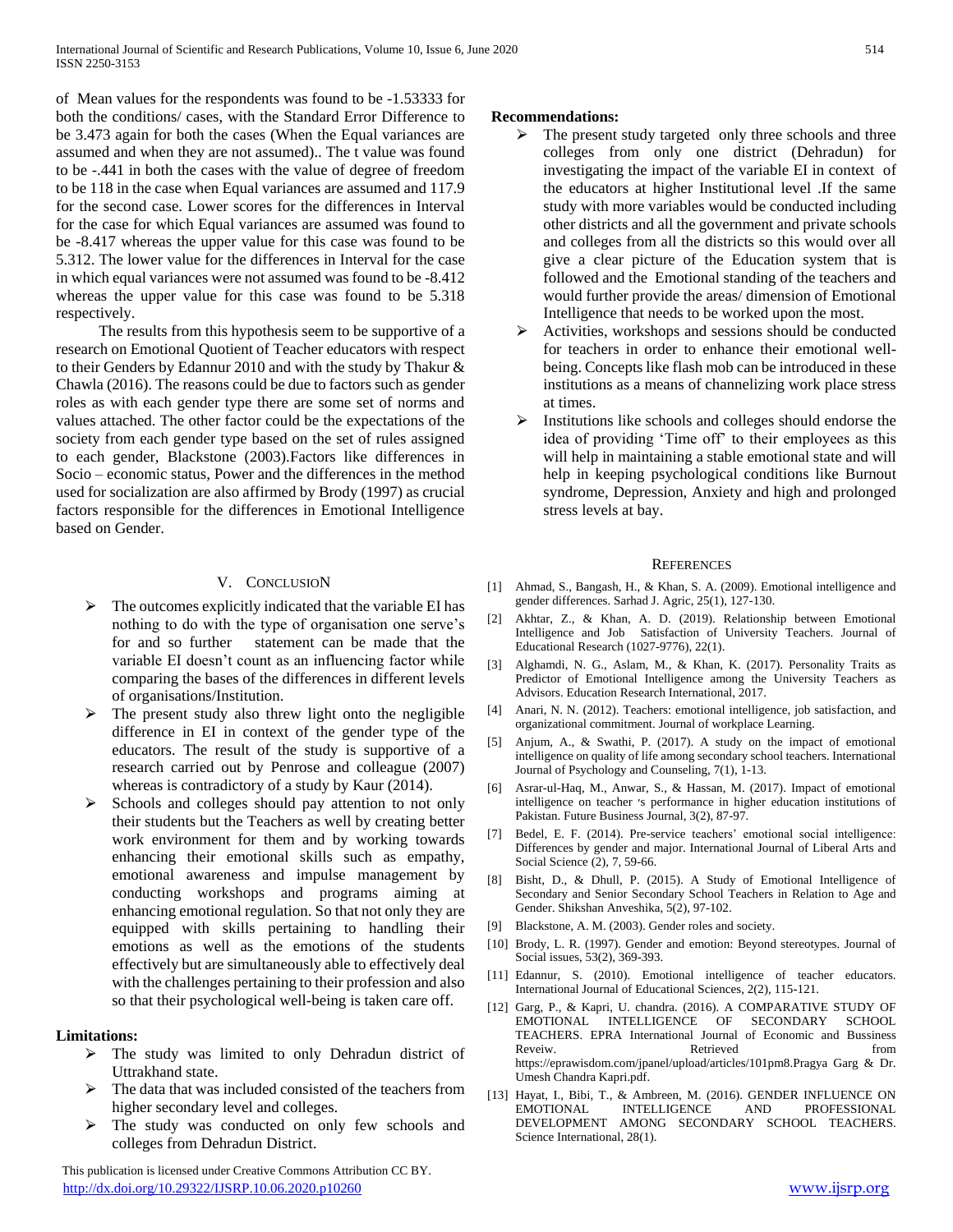- [14] Jude, A. M. (2011). Emotional Intelligence, gender and occupational stress among secondary school teachers in Ondo State, Nigeria. Pakistan Journal of Social Sciences, 8(4), 159-165.
- [15] Kant, R. (2014). Interrelationship between Personality Traits and Emotional Intelligence of Secondary Teachers in India. International Journal of Evaluation and Research in Education, 3(3), 158-168.
- [16] Kaur, M., & Talwar, A. (2014). Teaching competency of secondary school teachers in relation to emotional intelligence. International Journal of Learning, Teaching, and Educational Research, 3(1), 83-90.
- [17] Mishra, S., & Laskar, J. H. (2013). Emotional intelligence of teachers teaching at secondary and senior secondary schools. International journal of scientific research, 2(10).
- [18] Naghavi, F., & Redzuan, M. (2011). The relationship between gender and emotional intelligence. World Applied Sciences Journal, 15(4), 555-561.
- [19] Naqvi, I. H., Iqbal, M., & Akhtar, S. N. (2016). The relationship between emotional intelligence and performance of secondary school teachers. Bulletin of Education and Research, 38(1), 209-224.
- [20] Ogrenir, B. (2008). Investigating the Relationships between Emotional Intelligence and Preservice Teachers' Views of Teacher Effectiveness.
- [21] Olson, R. E., McKenzie, J., Mills, K. A., Patulny, R., Bellocchi, A., & Caristo, F. (2019). Gendered emotion management and teacher outcomes in secondary school teaching: A review. Teaching and Teacher Education, 80, 128-144.
- [22] Parkins, R. (2012). Gender and emotional expressiveness: An analysis of prosodic features in emotional expression. Griffith University.
- [23] Penrose, A., Perry, C., & Ball, I. (2007). Emotional intelligence and teacher self-efficacy: The contribution of teacher status and length of experience. Issues in educational research, 17(1), 107-126.
- [24] Raj, A., & Uniyal, D. (2016). A Study of Emotional Intelligence in Relation to Job Satisfaction Among the Senior Secondary Teachers of Dehradun District. International Journal of Multidisciplinary Approach & Studies, 3(3).
- [25] Romer, N., Ravitch, N. K., Tom, K., Merrell, K. W., & Wesley, K. L. (2011). Gender differences in positive social–emotional functioning. Psychology in the Schools, 48(10), 958-970.
- [26] Shehzad, S., & Mahmood, N. (2013). Gender differences in emotional intelligence of university teachers. Pakistan Journal of Social and Clinical Psychology, 11(1), 16.
- [27] Sungoh, S. M. (2019). Influence of Emotional Intelligence on Teacher Effectiveness of Science Teachers. Psychology, 10(13), 1819-1831.
- [28] Thakur, S., & Chawla, J. (2016). Comparative Study of Emotional Competence among Teacher Trainees in Relation to Gender. International Journal of Science and Research, 5(1), 956-959.
- [29] Watkin, C. (2000). Developing emotional intelligence. International Journal of Selection and Assessment, 8(2), 89-92.

#### **AUTHORS**

**First Author** – Dr. Deepti Uniyal, MSc, Med, PhD, Assistant Professor ( Graphic Era (Deemed to be) University), Dehradun, Uttrakhand, India., Deepti29.ddn@gmail.com **Second Author** – Shreya Rawat, Student (BA Honours Psychology), Graphic Era (Deemed to be) University, Dehradun, Uttrakhand, India. , Shreya4679@gmail.com

# **Appendix:**

# **EC- Scale**

|  |                                             | SexAgeCasteReligionEducationProfessionMon |  |
|--|---------------------------------------------|-------------------------------------------|--|
|  | thlyincomeRural/urbanMarried/UnmarriedPlace |                                           |  |

#### **Instruction-**

- 1. Some incomplete statements are given in this scale.
- 2. Every incomplete statement can be completed with the help of any of the five alternatives mentioned before the incomplete one.
- 3. You have to complete every statement in terms of your own, therefore think adequately and response in an honest manner.
- 4. Tick the mark whatsoever suits you among the five alternatives.
- 5. The information given by you will be kept secret.
- 1. Even a slight thing to me,
	- Strikes very much
	- Strikes much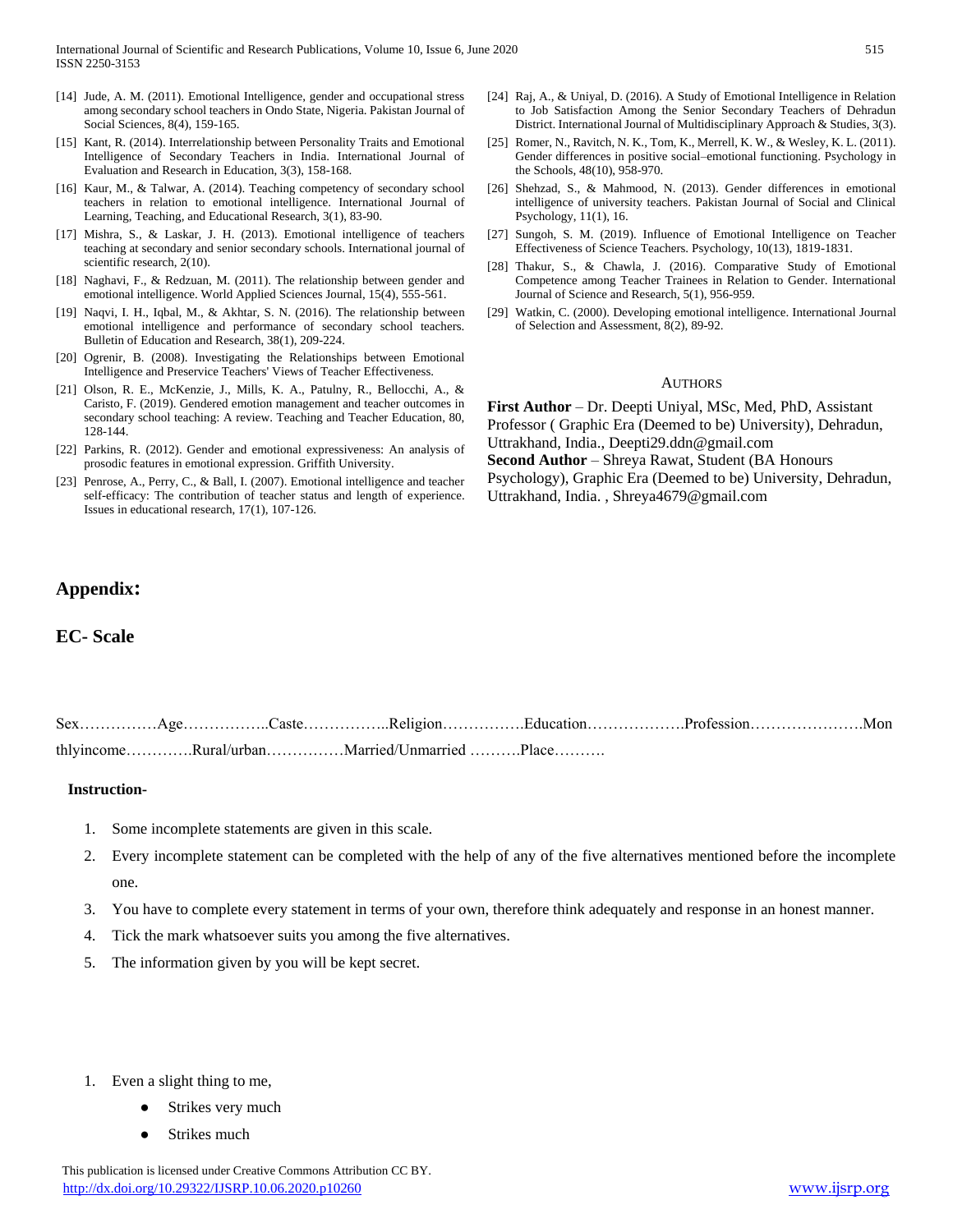- Strikes normal
- Strikes slightly
- Strikes very slightly
- 2. When I am inclined to react upon others, I...
	- Cannot control absolutely
	- Cannot control
	- Cannot control normally
	- Am able to control
	- Am able to control very much
- 3. Due to patty incidents, I….my deeds in a very balanced manner
	- Am able to do very slightly
	- Am able to do slightly
	- Cannot do normally
	- Do
	- Am able to do very much
- 4. Even after realising ,the causes of miseries, I…..those from my mind
	- Cannot overcome absolutely
	- Cannot overcome
	- Cannot overcome normally
	- Am able to overcome
	- Am able to overcome very much
- 5. The moments of happiness…I open heartedly.
	- Cannot enjoy absolutely
	- Cannot enjoy
	- Cannot enjoy normally
	- Am able to enjoy
	- Am able to enjoy too much
- 6. The impact of day to day events on me….
	- Is too much
	- Is much
	- Is normal
	- Is slight
	- Is very slight
- 7. I….my control even on the slight life incidents.
	- Lose very hastily
	- Lose hastily
	- Lose normally
	- Am not able to lose

 This publication is licensed under Creative Commons Attribution CC BY. <http://dx.doi.org/10.29322/IJSRP.10.06.2020.p10260> [www.ijsrp.org](http://ijsrp.org/)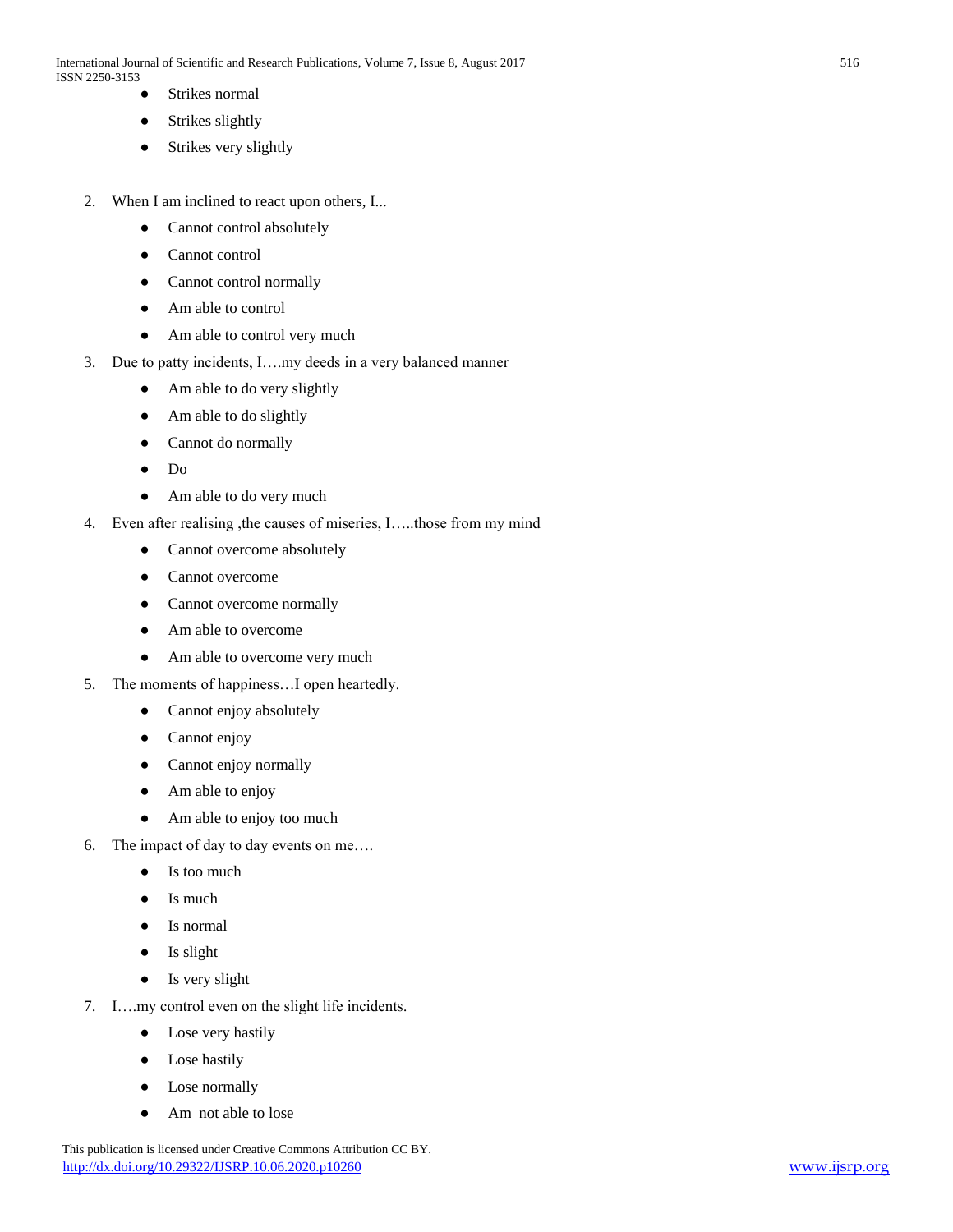- Am not able to lose absolutely
- 8. In adverse circumstances, I…..
	- Become nervous at once
	- Become nervous
	- Become nervous normally
	- Do not become nervous
	- Do not become nervous absolutely
- 9. The fear of strange circumstances for me….
	- Remains too much
	- Remains much
	- Remains normally
	- Does not remain
	- Does not remain absolutely.
- 10. To chat with others, I….
	- Does not like absolutely
	- Does not like
	- Does not like normally
	- Like
	- Like very much
- 11. I am ……by the critical notions of others.
	- Affected very much
	- Affected much
	- Affected normally
	- Affected slightly
	- Affected very slightly
- 12. I….whatever may be the form of misery.
	- Weep very much
	- Weep much
	- Weep normally
	- Weep slightly
	- Weep very slightly.
- 13. There are the persons who remain normal even in most adverse conditions but I……in adverse circumstances leaving aside all essential work.
	- Become disappointed very much
	- Become disappointed much
	- Become disappointed normally
	- Am not disappointed
	- Am not disappointed absolutely.

This publication is licensed under Creative Commons Attribution CC BY. <http://dx.doi.org/10.29322/IJSRP.10.06.2020.p10260> [www.ijsrp.org](http://ijsrp.org/)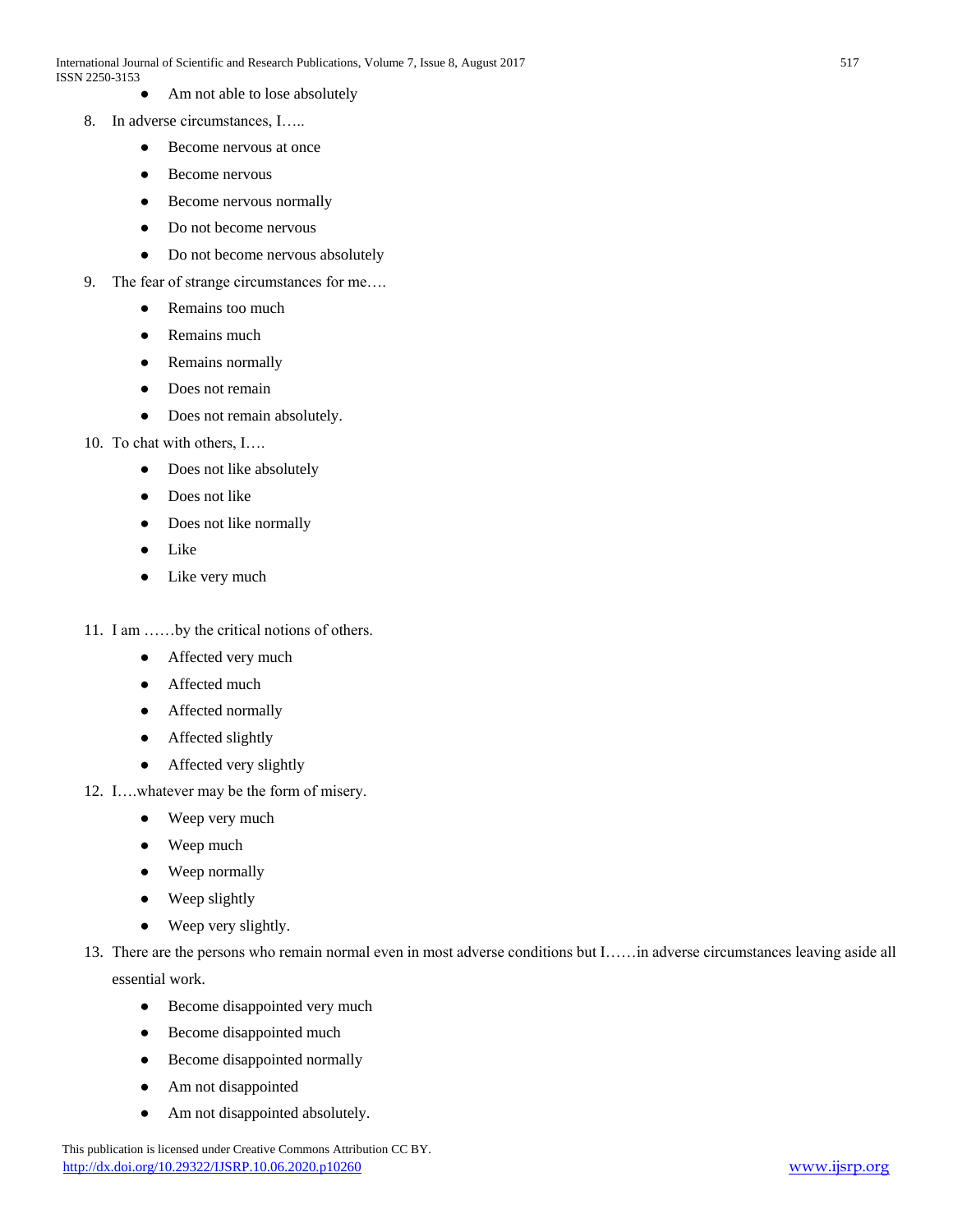14. I….the aggression towards others aroused by known or unknown reasons.

- Cannot keep aside absolutely
- Cannot keep aside
- Cannot keep aside normally
- Keep aside
- Keep aside very much
- 15. I….to participate with a great zeal on the occasion of happiness like marriage or other function.
	- Do not like absolutely
	- Do not like
	- Do not like normally
	- Like much
	- Like very much
- 16. When somebody hurts my feelings, I…..
	- Become very much sad
	- Become much sad
	- Become sad normally
	- Become sad slightly
	- Become sad very slightly
- 17. People…..my emotions through my facial and overt gestures.
	- Realise very easily
	- Realise easily
	- Realise normally
	- Cannot realise easily
	- Cannot realise absolutely
- 18. In the conditions of indifferent feelings (anxiety, fear, anger etc.,) I.....
	- Cannot take decision absolutely
	- Cannot take decision
	- cannot take decision normally
	- Take decision accordingly
	- Take decision easily.
- 19. The impact of misfortunes…..on me.
	- Remains very much
	- Remains much
	- Remains normally
	- Remains for a while
	- Remains for a period slightly
- 20. To go in merry-making, I…
	- Like very slightly

This publication is licensed under Creative Commons Attribution CC BY. <http://dx.doi.org/10.29322/IJSRP.10.06.2020.p10260> [www.ijsrp.org](http://ijsrp.org/)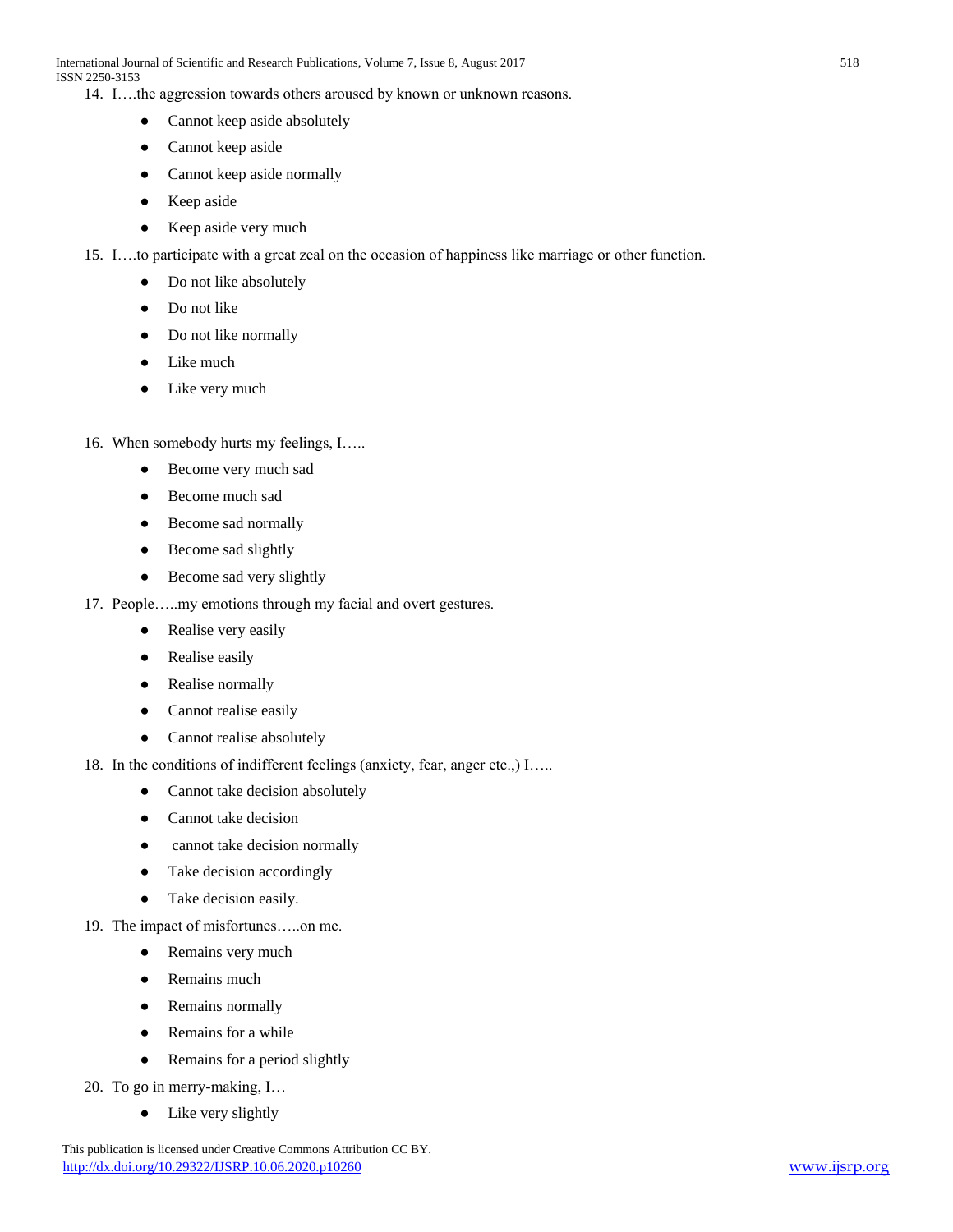International Journal of Scientific and Research Publications, Volume 7, Issue 8, August 2017 519 ISSN 2250-3153

- Like slightly
- Like normally
- Like much
- Like very much.
- 21. Usually everybody has a habit to say something but I….on hearing their slight remarks.
	- Become impatient very much
	- Become impatient
	- Become impatient normally
	- Become impatient slightly
	- Become impatient very slightly
- 22. All do express their feelings like laughing, weeping, fearing and becoming angry but I…
	- Express either very much or very little
	- Express more or less
	- Express sometimes more or less
	- Do not express more or less
	- Do not express very much or little
- 23. In the circumstances of opposite feelings, I keep my behaviour….
	- Balanced very slightly
	- **Balanced slightly**
	- Balanced normally
	- Much balanced
	- Very much balanced
- 24. Thinking in the way, O dear, leave it, do not worry or feel sad' I…….my feelings at bay...
	- Cannot keep absolutely
	- Cannot keep
	- Cannot keep normally
	- Keep
	- Keep accordingly
- 25. In the ways others remain happy, I…..despite having a wish for being happy.
	- Cannot remain absolutely so
	- Cannot remain so
	- Cannot remain normally so
	- Am able to remain so
	- Am able to remain by large so
- 26. Everything is related to joy and sorrow, I……
	- Take it in depth very much

This publication is licensed under Creative Commons Attribution CC BY. <http://dx.doi.org/10.29322/IJSRP.10.06.2020.p10260> [www.ijsrp.org](http://ijsrp.org/)